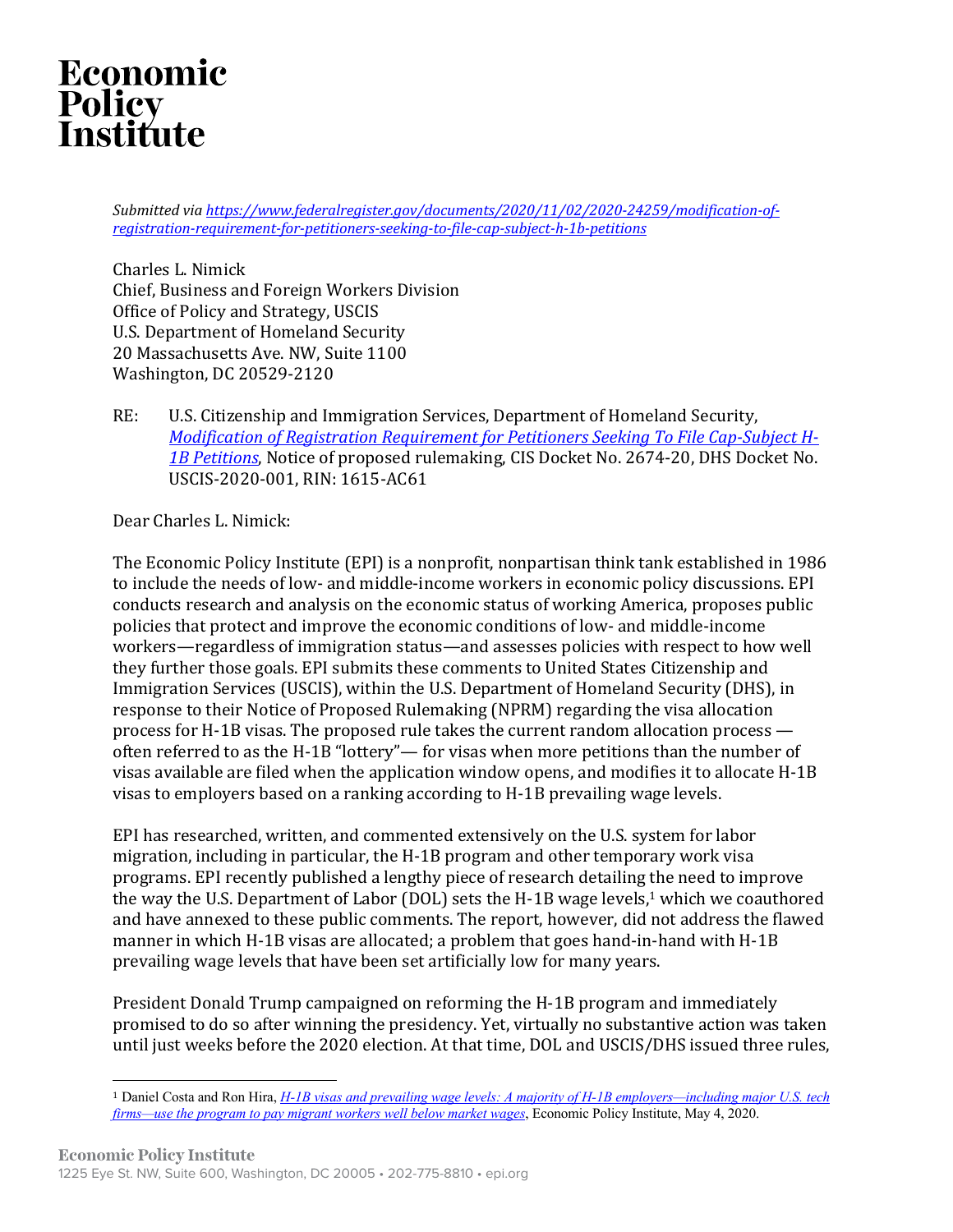a DOL Interim Final Rule (IFR) updating the H-1B prevailing wage levels,<sup>2</sup> a USCIS IFR modifying the definition of H-1B "specialty occupation,"<sup>3</sup> and this NPRM, on the H-1B lottery. While USCIS and DOL have the requisite legal authority to make these regulatory changes, the timing and process of their issuance have made them susceptible to procedural legal challenges. On December 1, 2020, a federal court in California struck down both the DOL prevailing wage IFR and USCIS IFR.<sup>4</sup>

EPI generally supports the main substance of this NPRM and believes it improves the current allocation process for H-1B visas, which is currently random and susceptible to companies that have learned how to "game the system" in order to obtain large numbers of H-1B visas at the expense of other companies seeking to hire H-1B workers. If the NPRM or final rule issued pursuant to this NPRM is challenged in court based on USCIS's interpretation of the statute that establishes how H-1B visas are allocated, then USCIS should consider alternate methods to achieve the same goal of allocating visas by wage levels. These comments will suggest one alternative way to do it.

This proposed rule will incentivize H-1B employers to pay their migrant worker employees at fair wage rates that are commensurate with local U.S. wage standards and result in rewarding employers that pay higher salaries with additional visas and workers. That in turn will improve the program by reducing the number of H-1B workers who are underpaid according to U.S. wage standards—but without reducing the overall number H-1B visas that are issued—and will also protect the wages of similarly situated U.S. workers. The proposed rule will also increase the overall skill mix and quality of the pool of H-1B workers, thereby boosting the impact of the H-1B program on the U.S. economy. As a result, the proposed rule helps address a major critique EPI has long held about the program—that it is exploited by firms that use it to legally undercut U.S. wage standards—and which Members of Congress from both major parties have attempted to address through proposed bipartisan legislation to reform H-1B, which includes a new preference allocation system for H-1B visas (albeit a preference system that is more detailed and includes additional factors based on other policy priorities, unlike the one in the proposed rule based solely on wage levels).<sup>5</sup>

It must also be noted at the outset of these comments that recent actions taken by federal agencies with respect to wages for migrant workers in temporary work visa programs have been inconsistent and confusing. While DOL recently took action with the aforementioned IFR that—if it had not been struck down—would have raised wage rates for migrant workers in the H-1B, H-1B1, and E-3 visa programs, DOL almost simultaneously issued a new wage rule for the H-2A program that will cut wages for the migrant farmworkers in that program.<sup>6</sup> This

<sup>2</sup> See, Department of Labor, Employment and Training Administration, *Strengthening Wage Protections for the Temporary and Permanent Employment of Certain Aliens in the United States*, Interim Final Rule DOL Docket No. ETA-2020-0006, RIN: 1205-AC00, October 8, 2020; see also Daniel Costa, "EPI comments on DOL wage level methodology for H-1B visas and permanent labor certifications for green cards," Economic Policy Institute (public comments), November 9, 2020.

<sup>3</sup> U.S. Citizenship and Immigration Services, Department of Homeland Security, *Strengthening the H-1B Nonimmigrant Visa Classification Program*, CIS Docket No. 2658-20, DHS Docket No. USCIS-2020-0018, RIN: 1615-AC13, October 8, 2020. <sup>4</sup> Michelle Hackman, "Federal Judge Strikes Down Trump's H-1B Visa Rules on Highly Skilled Foreign Workers," *Wall Street Journal*, December 1, 2020.

<sup>5</sup> See, S. 3770, *H-1B and L-1 Visa Reform Act*, 116th Congress (2019-2020) and H.R. 6993, *H-1B and L-1 Visa Reform Act,*  116th Congress (2019-2020).

<sup>6</sup> Dave Jamieson, "Trump is hoping to deliver a parting gift to the agriculture lobby: an effective wage cut for farmworkers," *Huffington Post*, November 9, 2020.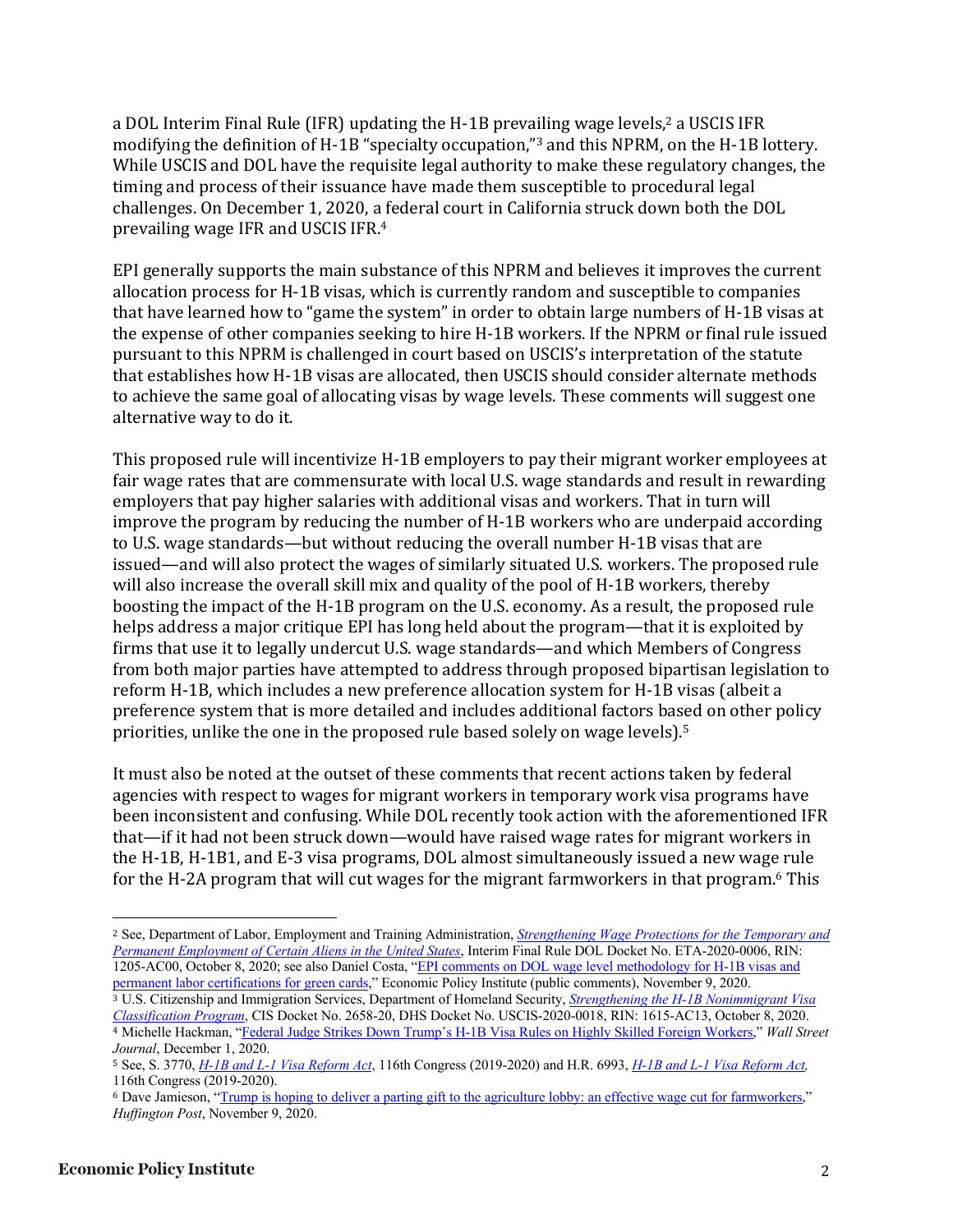is troubling and misguided, especially considering the fact that the DHS has determined that farmworkers are part of the U.S.'s critical infrastructure workforce, and the Department of State has designated H-2A workers as "a national security priority"—because of their contribution to stabilizing the food supply chain during the Coronavirus pandemic.

Both DHS and DOL should issue regulations that lead to improved labor standards and higher wages for all work visa programs, and not treat workers differently based on their education levels, occupations, and nationalities. All temporary migrant workers deserve to be paid fairly for their work and no work visa programs should operate as loopholes that allow employers to legally underpay migrant workers.

The first major section of these comments addresses the flaws in the current H-1B program, and the second section specifically addresses elements of the NPRM.

#### **Table of Contents**

| I. THE H-1B PROGRAM IS AN IMPORTANT AVENUE FOR ATTRACTING SKILLED, TALENTED WORKERS<br>FROM ABROAD-BUT IS DEEPLY FLAWED AND IN DESPERATE NEED OF REFORM  4                                                          |
|---------------------------------------------------------------------------------------------------------------------------------------------------------------------------------------------------------------------|
|                                                                                                                                                                                                                     |
|                                                                                                                                                                                                                     |
| H-1B workers are often exploited and arrive to the United States in debt after paying hefty recruitment fees                                                                                                        |
| H-1B workers do not have sufficient job mobility between employers and are not allowed to self-petition for                                                                                                         |
| Outsourcing companies are using the H-1B program to underpay H-1B workers, replace U.S. workers, and                                                                                                                |
| Allowing outsourcing companies to hire H-1B workers lets employers utilize the immigration system to<br>degrade labor standards for skilled workers—as a result, they should be barred from obtaining H-1B visas. 6 |
| II. ANALYSIS OF THE NPRM, "MODIFICATION OF REGISTRATION REQUIREMENT FOR PETITIONERS                                                                                                                                 |
| There is no feasible way for USCIS to meet the statutory requirement of allocating H-1B visas "in the order                                                                                                         |
| Using a wage prioritization allocation for H-1B visas is reasonable and consistent with the H-1B statute  8                                                                                                         |
| The H-1B random lottery benefits outsourcing companies that pay low wages and game the system, making                                                                                                               |
| Using a wage prioritization allocation for H-1B visas will not reduce the number of H-1B workers, only                                                                                                              |
|                                                                                                                                                                                                                     |
|                                                                                                                                                                                                                     |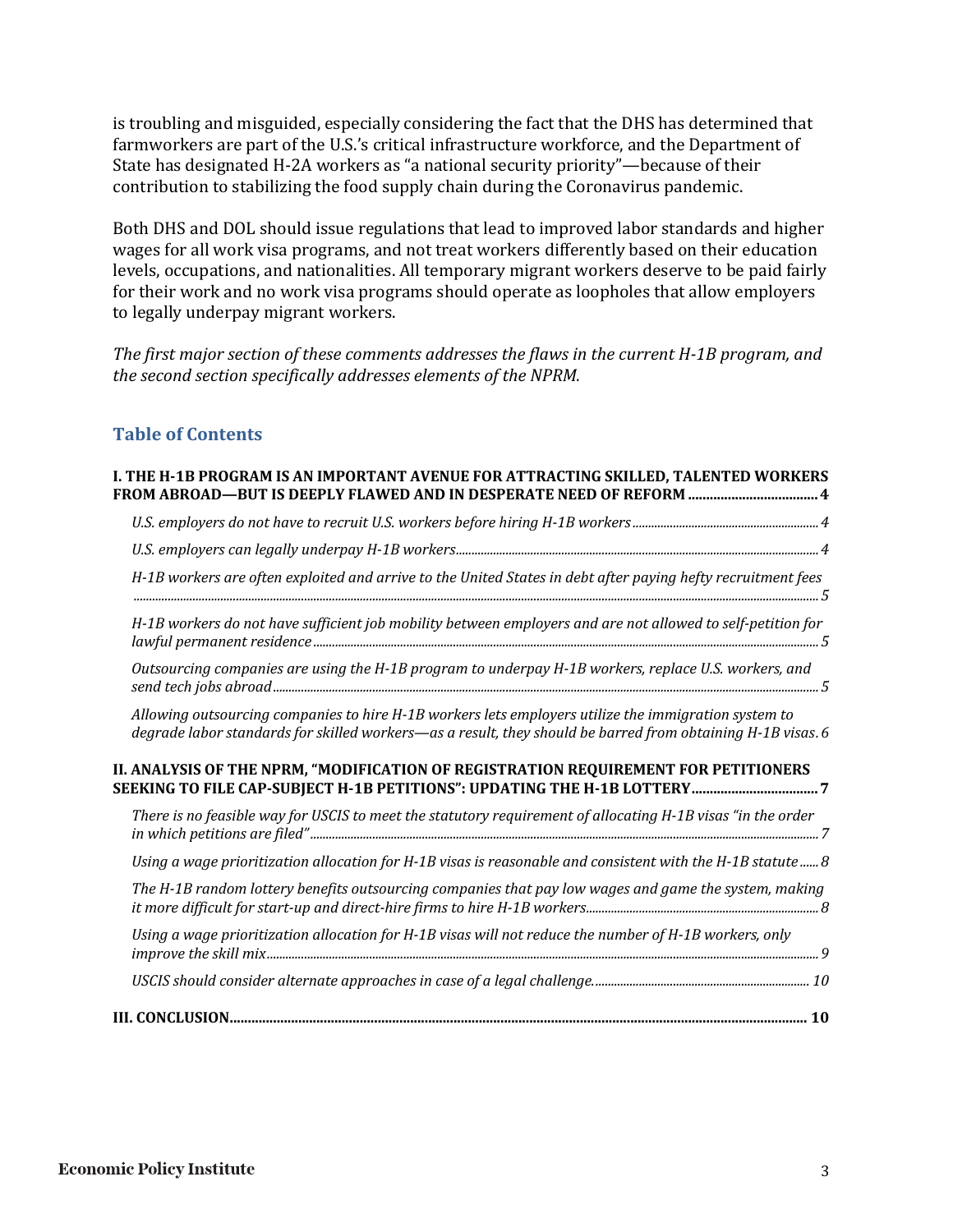#### **I. THE H-1B PROGRAM IS AN IMPORTANT AVENUE FOR ATTRACTING SKILLED. TALENTED WORKERS FROM ABROAD-BUT IS DEEPLY FLAWED AND IN DESPERATE NEED OF REFORM**

The H-1B program provides temporary, nonimmigrant U.S. work visas for college-educated workers and fashion models from abroad. While no one can deny the importance of attracting skilled, talented workers to the United States, the reality is that some of the biggest beneficiaries of the H-1B program are outsourcing companies that have hijacked the system—using it to pay low wages, replace thousands of U.S. workers with much-lower-paid H-1B workers, and to send decent-paying technology jobs abroad. Outsourcing companies, however, are not the only abusers of the system: The vast majority of employers that use H-1B are legally allowed to pay their H-1B workers at wage levels that are below the local average for the occupation.

The major structural, programmatic flaws in H-1B are:

#### U.S. employers do not have to recruit U.S. workers before hiring H-1B workers

Employers and corporate lobby groups claim that they use the H-1B primarily to bring in the "best and brightest" workers from abroad to fill labor shortages in science, technology, engineering, and math fields (STEM). But despite this widely held belief, the contrary is true:

- Employers are not required to recruit U.S. workers or prove they are experiencing a labor shortage before hiring H-1B workers.
- "H-1B-dependent" employers—those filling 15% or more of their U.S. jobs with H-1B workers—are required to recruit U.S. workers first, but they get around the requirement with a cheap and easy loophole: they can hire an H-1B worker who holds a master's degree or pay the H-1B worker an annual salary of over \$60,000. For comparison, \$60,000 per year is \$24,560 *lower* than the national median wage for all workers employed in computer occupations.<sup>7</sup>

#### U.S. employers can legally underpay **H-1B** workers

For years, corporate lobbyists and other H-1B proponents have claimed that H-1B workers cannot be paid less than U.S. workers because employers must pay H-1B workers no less than the "prevailing wage." That is true in theory, but:

- Before recent DOL IFR that was struck down, employers had the option of paying the prevailing Level 1 "entry-level" wage or Level 2 wage, both of which were well below the median wage (Level 3) that local employers pay workers in similar jobs.
- As we have shown in the annexed report, in 2019, 60% of H-1B jobs were certified by DOL at the two lowest wage levels, both of which are set below the local median wage.
- While the wage level is supposed to correspond to the H-1B worker's education and experience, in practice the employer gets to choose the wage level and the government doesn't check unless a lawsuit or a complaint is filed by a worker.

<sup>7</sup> U.S. Bureau of Labor Statistics, "15-0000 Computer and Mathematical Occupations (Major Group)," Occupational Employment and Wages, May 2019, Occupational Employment Statistics, U.S. Department of Labor.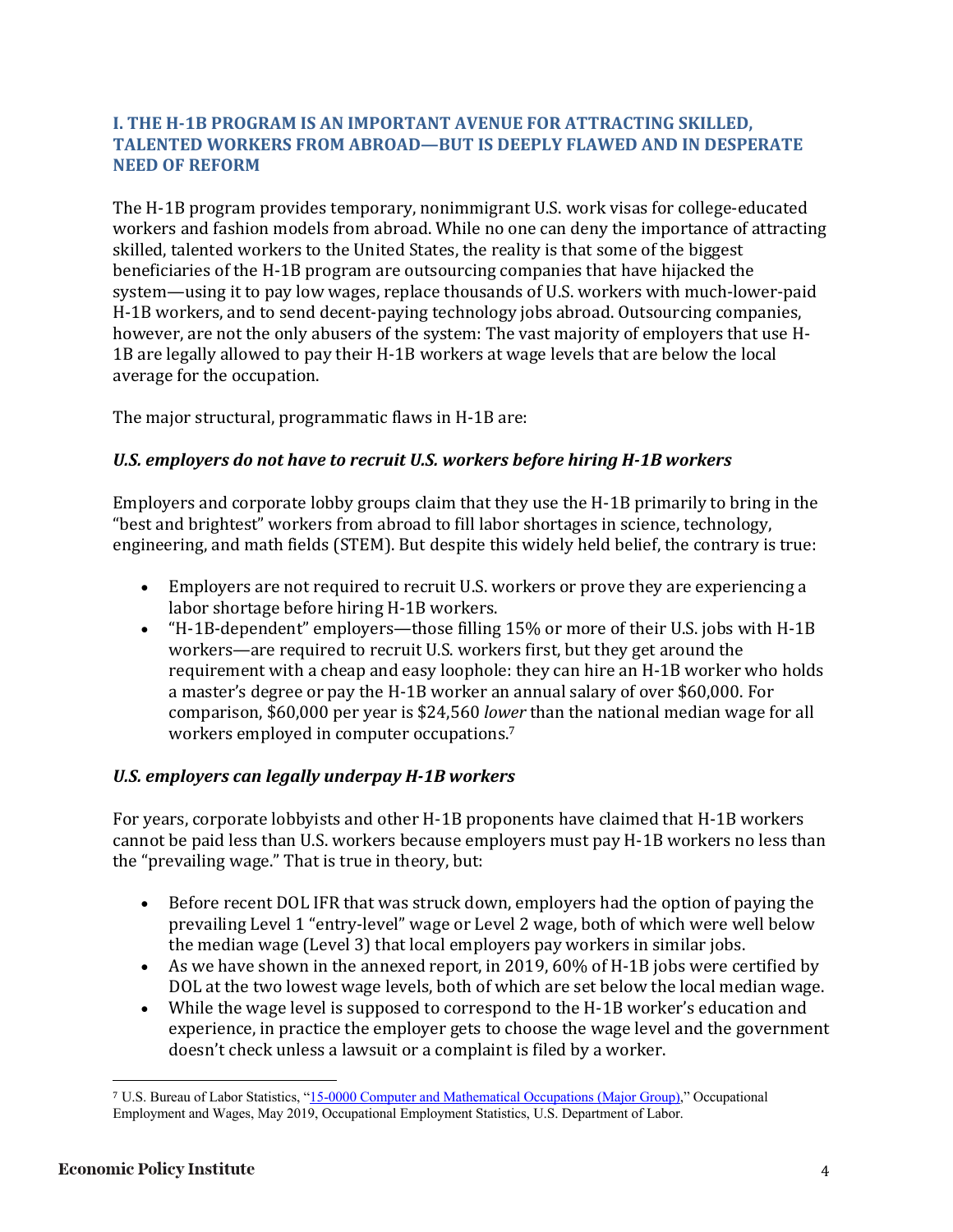# *H-1B* workers are often exploited and arrive to the United States in debt after paying *hefty recruitment fees*

H-1B workers sometimes pay large fees to labor recruiters, which means that many arrive virtually indentured to their employer, fearing retaliation and termination if they speak out about workplace abuses or unpaid wages. And widespread abuses have been documented even human trafficking and severe financial bondage.<sup>8</sup>

# *H-1B* workers do not have sufficient job mobility between employers and are not allowed *to self-petition for lawful permanent residence*

The H-1B visa itself is owned and controlled by the employer; an H-1B worker who is fired or laid off for any reason becomes instantly deportable. This arrangement results in a form of indentured servitude.<sup>9</sup> Thus, H-1B workers have good reason to fear retaliation and deportation if they speak up about wage theft, workplace abuses, or other working conditions like substandard health and safety procedures on the job. While H-1B workers have the ability to switch jobs if they can find another employer willing to petition for a new visa for them, and have 60 days to find a new employer if they are fired, these avenues are not straightforward enough and inadequate to mitigate the power that employers have over the right of their H-1B workers to remain employed in the United States. These protections should be improved upon.

In addition, the ability of H-1B workers to become lawful permanent residents and remain in the United States is entirely up to the whims of their employers. Even after working for an employer for six years in H-1B status, the employer has the power to decide if an H-1B worker can remain in the country—in many cases after an H-1B worker has established firm roots in the United States. That power keeps H-1B workers from complaining and asserting their employment rights. As a result, H-1B workers should be allowed to petition on their own for permanent residence after a short provisional period—no longer than 18 months—and without the involvement of their employer.

# **Outsourcing companies are using the H-1B program to underpay H-1B workers, replace** U.S. workers, and send tech jobs abroad

As detailed in the annexed report, 15 of the top 30 employers of H-1B workers in 2019 were not innovative high-tech firms like Apple and Google.<sup>10</sup> Some of the biggest users of the H-1B visa are staffing firms that specialize in information technology (IT) and accounting and that pay H-1B workers the lowest wages legally allowed, and outsource their H-1B employees to third-party firms. Some of those firms also have a business model dependent on sending jobs offshore where labor costs are cheaper.

<sup>8</sup> See, for example, "Techsploitation," *Reveal News*, The Center for Investigative Reporting, and Farah Stockman, "Teacher Trafficking: The Strange Saga of Filipino Workers, American Schools, and H-1B Visas," *Boston Globe*, June 12, 2013. <sup>9</sup> Christopher Lapinig, "How U.S. Immigration Law Enables Modern Slavery," *The Atlantic*, June 7, 2017.

<sup>10</sup> Daniel Costa and Ron Hira, *H-1B visas and prevailing wage levels: A majority of H-1B employers—including major U.S. tech firms—use the program to pay migrant workers well below market wages*, Economic Policy Institute, May 4, 2020.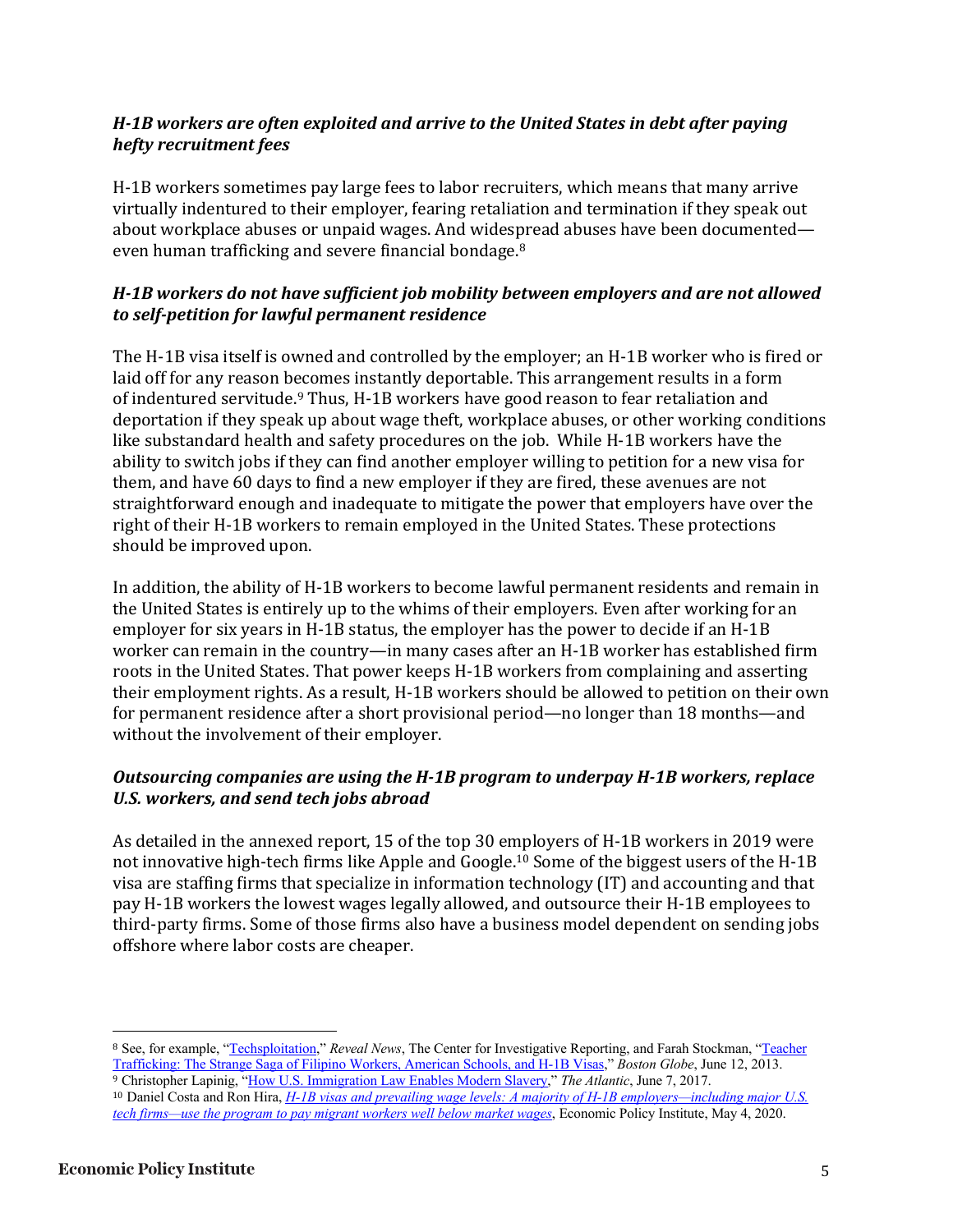Typically in this scenario, H-1B workers do computer and engineering work at the office of a U.S. employer but are employed by an outsourcing company, some of which are based abroad or have major operations abroad.<sup>11</sup> The many reported cases of U.S. workers being laid off and replaced by H-1B workers have all been facilitated by this arrangement. In multiple incidents, the H-1B workers have been hired with annual wages of around \$30,000 to \$40,000 less than the workers they have replaced. Before they are laid off, the U.S. workers are often forced to train their own H-1B replacements as a condition of their severance packages; this is euphemistically known as "knowledge transfer." Major, profitable U.S. employers like Disney and Toys "R" Us—as well as public employers and institutions like the University of California and Southern California Edison—have laid off thousands of U.S. workers who were forced to train their own replacements. Eventually, many of the outsourced jobs filled by H-1B workers get moved offshore.<sup>12</sup>

Contrary to the popular narrative proffered by corporations that support expanding and deregulating the H-1B visa program—the staffing firms that use H-1B visas are not using them to keep technology jobs in the United States—instead they are using them precisely to facilitate the offshoring of as many of those jobs as they can. That is in fact, the business model of those firms. News reports, including from the *New York Times*, have shown that outsourcing companies "game the system" in order to obtain a high share of H-1B visas, which leaves fewer available for the firms that directly employ  $H-1B$  workers.<sup>13</sup>

# Allowing outsourcing companies to hire H-1B workers lets employers utilize the *immigration system to degrade labor standards for skilled workers—as a result, they should be barred from obtaining H-1B visas*

The outsourcing/staffing model of employment generally may increase the incidence of labor law violations by separating the main beneficiary of the labor provided by H-1B workers—the third-party firm that hires the outsourcing firm, i.e. the "lead" employer—from the H-1B workers who perform the work. Firms that rely on outsourced H-1B workers are a textbook (if extreme) example of what former DOL Wage and Hour administrator David Weil calls a "fissured" workplace, where the relationship between the worker and the lead employer is fissured, or broken, via the use of a temp agency or subcontractor<sup>14</sup> (in this case the H-1B outsourcing firm). Research shows that fissuring leads to a wage penalty for workers who are subcontracted, employed as temps, and work for staffing firms,<sup>15</sup> in part because the

<sup>11</sup> See for example, Senator Richard Durbin, "How American Jobs are Outsourced," YouTube.com video, April 16, 2016. <sup>12</sup> See for example, Stef Kight, "U.S. companies are forcing workers to train their own foreign replacements," *Axios*, December 29, 2019; Julia Preston, "Pink Slips at Disney. But First, Training Foreign Replacements," *New York Times*, June 3, 2015; Julia Preston, "Toys 'R' Us Brings Temporary Foreign Workers to U.S. to Move Jobs Overseas," *New York Times*, September 29, 2015; Michael Hiltzik, "How the University of California Exploited a Visa Loophole to Move Tech Jobs to India," *Los Angeles Times*, January 6, 2017; Patrick Thibodeau, "Southern California Edison IT Workers 'Beyond Furious' over H-1B Replacements," *Computerworld*, February 5, 2015.

<sup>13</sup> Julia Preston, "Large Companies Game H-1B Visa Program, Costing the U.S. Jobs," *New York Times*, November 10, 2015. <sup>14</sup> David Weil, *The Fissured Workplace: How Work Became So Bad for So Many and What Can Be Done to Improve It*, Harvard, 2014.

<sup>15</sup> A number of studies show a wage penalty for subcontracted/outsourced workers. For example, see Arindrajit Dube and Ethan Kaplan, "Does Outsourcing Reduce Wages in the Low-Wage Service Occupations? Evidence from Janitors and Guards," Cornell University ILR Review. January 1, 2010); Deborah Goldschmidt and Johannes Schmieder, "The Rise of Domestic Outsourcing and the Evolution of the German Wage Structure," The Quarterly Journal of Economics, Oxford University Press, vol. 132(3), 2017, pages 1165-1217; Andres Drenik, Simon Jäger, Pascuel Plotkin, and Benjamin Schoefer "Paying Outsourced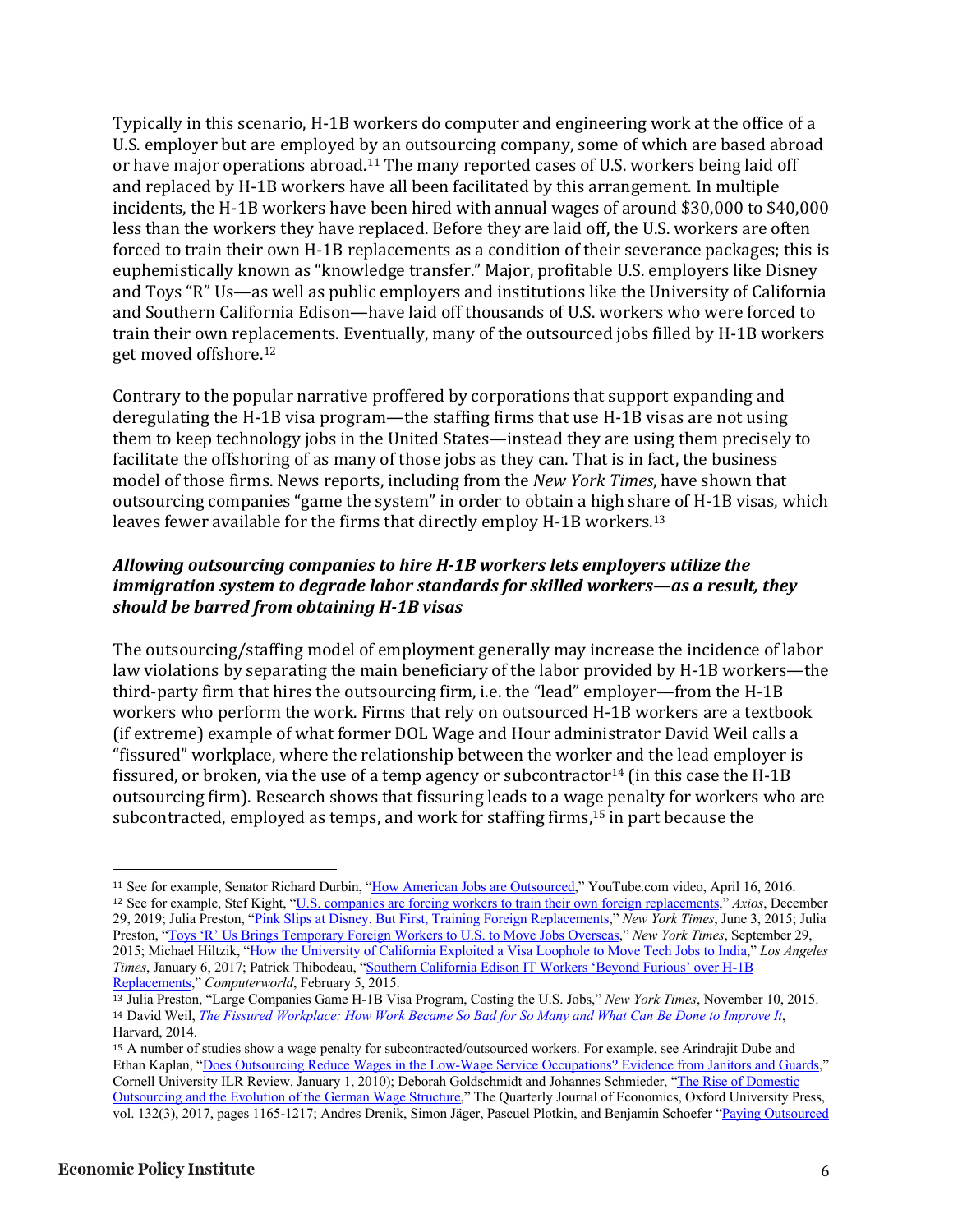subcontractor keeps a percentage of the wages earned by the workers. It is also common knowledge that employers use this model to avoid paying for benefits like health care, retirement funds, and to avoid liability for labor violations. Because the staffing and outsourcing model contributes to the fissuring of the labor market, it should not be allowed as part of the U.S. immigration system—not in H-1B or in any other temporary or permanent immigration programs.

#### **II. ANALYSIS OF THE NPRM, "MODIFICATION OF REGISTRATION REQUIREMENT FOR PETITIONERS SEEKING TO FILE CAP-SUBJECT H-1B PETITIONS": UPDATING THE H-1B LOTTERY**

We now turn to the NPRM which proposes to update the random lottery allocation system for cap-subject H-1B petitions. The H-1B statute at 8 USC  $\S1184(g)(3)$  requires that H-1B visas or statuses "be issued ... in the order in which petitions are filed for such visas or status." However, the practical realties of the H-1B annual numerical limit or "cap" and the way that USCIS receives petitions for H-1B visas, renders this impossible to implement in practice leaving USCIS little choice other than to propose a rational alternative that is consistent with intent of the H-1B statute.

# There is no feasible way for USCIS to meet the statutory requirement of allocating **H-1B** visas "in the order in which petitions are filed"

At present, when demand for H-1B visas immediately exceeds the annual limit of 65,000 for cap-subject petitions and annual limit of 20,000 visas reserved for foreign graduates of U.S. universities who have obtained at least a master's degree—USCIS allocates the visas by a random lottery where each petition has an equal chance of being approved, regardless of occupation, region, or that salary that will be paid to the H-1B worker. This process is utilized because since fiscal year 2014, USCIS has received far more H-1B petitions that are subject to the annual cap in the first five days of the eighteen month application window, than the 85,000 available slots for that fiscal year. Since so many petitions are submitted to USCIS nearly simultaneously, it is impossible for USCIS to determine the order in which the petitions were filed, a necessary prerequisite to adequately comply with the H-1B statute's requirement that H-1B visas or statuses be allocated to employers "in the order in which [those] petitions [were] filed for such visas or status." Therefore, USCIS allocates them at random via an electronic lottery, which appears to be a choice of convenience and accident of history rather than a well-reasoned response to a phenomenon unanticipated by the statute. The process, which did not undergo rulemaking, has been in place since fiscal year 2008 and has not been challenged.

However, considering the ambiguity of at 8 USC  $\S1184(g)(3)$  and the fact that the letter of the statute cannot be adhered to, other interpretations about how to allocate H-1B visas can be equally reasonable so long as they are consistent with the intent of the H-1B statute.

Labor: Direct Evidence from Linked Temp Agency-Worker-Client Data," Econometrics Laboratory, University of California, Berkeley, September 2020.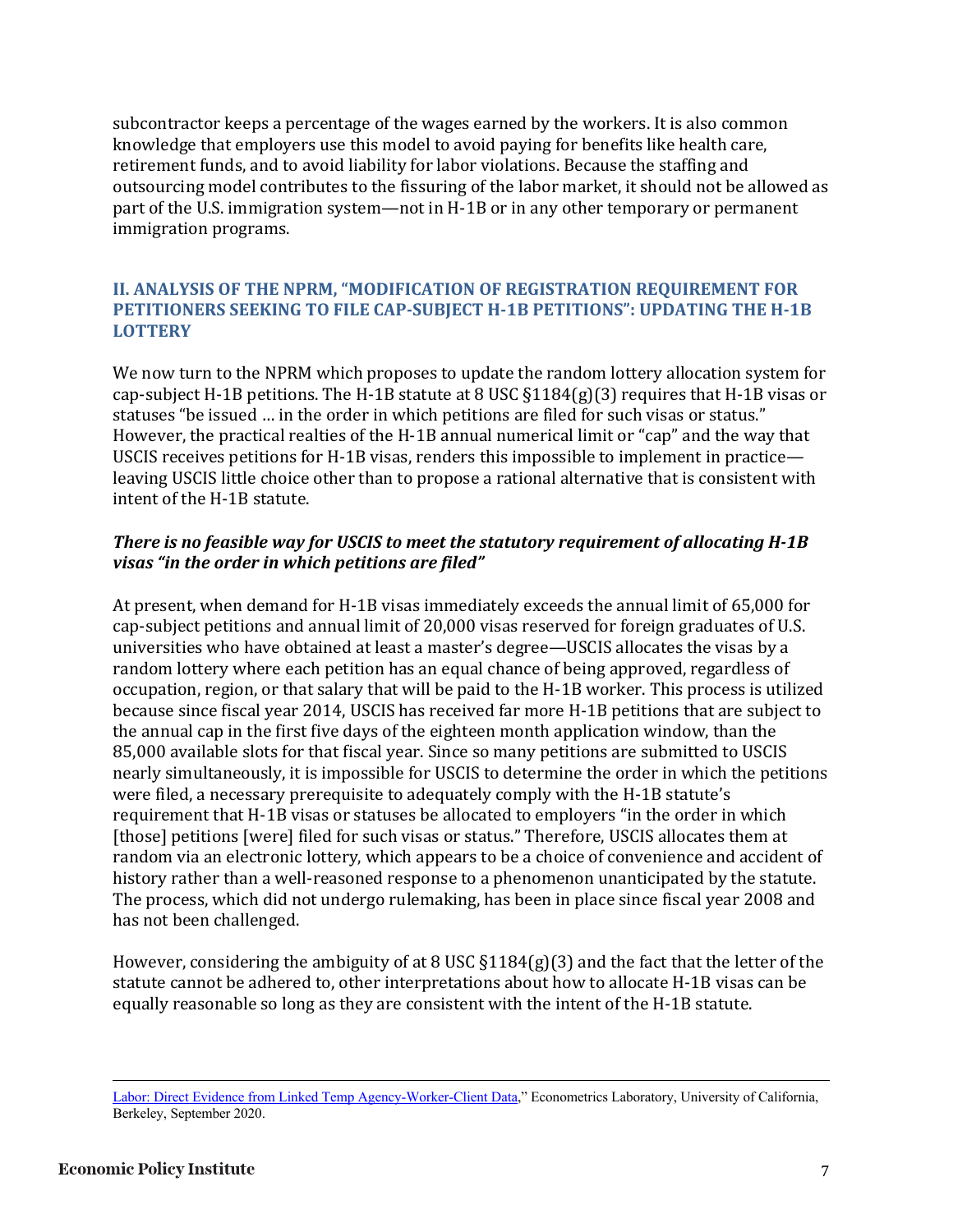#### Using a wage prioritization allocation for H-1B visas is reasonable and consistent with the **H-1B** statute

USCIS's proposed rule would allocate H-1B visas first to employers who file petitions that pay Level 4 wages—the highest H-1B wage level—and then to petitions with the lower wage levels in descending order (Level 3, Level 2, and then Level 1). Since higher wages are a valid proxy for higher skills in this context,<sup>16</sup> the proposed allocation system by wage levels will result in the highest-skilled and best paid applicants for H-1B visas being selected from the available annual pool of petitions. This will, in addition, result in the selected H-1B workers being paid at higher wage levels, and those higher wages will safeguard U.S. wage standards in major H-1B occupations like information technology and other computer occupations which in the United States have been seen virtually no real wage growth since the late 1990s.<sup>17</sup> Wage levels are an appropriate proxy for skill since they account for wage variations by geographic location (higher versus lower cost areas) and occupation.

The statutory language at 8 USC  $\S1184(g)(3)$  is ambiguous and silent as to how visas should be allocated if they cannot be issued in the order that they were filed, and it offers no additional insight into what Congress meant by "filed." The filing of an H-1B petition is the most reasonable explanation of what "filed" means, but since allocating H-1B visas in the exact order in which they were filed is rendered impracticable by virtue of tens, and even hundreds of thousands of petitions being submitted in one day or over the course of a few days, creating an allocation scheme based on wage levels is more reasonable than creating a random lottery. In addition, a wage level-based allocation scheme is reasonable because it is consistent with the intent of the H-1B visa statute, which is to provide "American businesses" with "highly skilled, specially trained personnel to fill increasingly sophisticated jobs *for which domestic personnel cannot be found*"<sup>18</sup> (emphasis added). Since employers are not required to test the labor market for available U.S. workers before hiring H-1B workers (as discussed in section I), prioritizing higher-skilled, higher-paid H-1B workers also ensures that the employers facing a true shortage of talent—as indicated by the higher wage levels they are willing to pay—have a better chance at obtaining an H-1B visa, which also furthers the goals set out in the statute.

#### The H-1B random lottery benefits outsourcing companies that pay low wages and game *the system, making it more difficult for start-up and direct-hire firms to hire H-1B workers*

The random lottery may give each petition equal odds, but it does not give each firm equal odds. The main beneficiaries of the current random lottery allocation process have been H-1B

<sup>16</sup> Daniel Costa and Ron Hira, *H-1B visas and prevailing wage levels: A majority of H-1B employers—including major U.S. tech firms—use the program to pay migrant workers well below market wages*, Economic Policy Institute, May 4, 2020. <sup>17</sup> See Analysis of Bureau of Labor Statistics data by Hal Salzman and Khudodod Khudododov, "It Ain't Pretty: Wage growth has been low or stagnant for many occupations. Coding skills offer little reprieve," Figure published in Rachel Rosenthal, "Tech Companies Want You to Believe America Has a Skills Gap," *Bloomberg Opinion*, August 4, 2020; Hal Salzman, Daniel Kuehn, and B. Lindsay Lowell, *Guestworkers in the high-skill U.S. labor market: An analysis of supply, employment, and wage trends*, Economic Policy Institute, April 24, 2013

<sup>18</sup> 85 Fed. Reg. 69238, *citing* H.R. Rep. 101–723(I) (1990), as reprinted in 1990 U.S.C.C.A.N. 6710, 6721 (stating ''The U.S. labor market is now faced with two problems that immigration policy can help to correct. The first is the need of American business for highly skilled, specially trained personnel to fill increasingly sophisticated jobs for which domestic personnel cannot be found and the need for other workers to meet specific labor shortages'').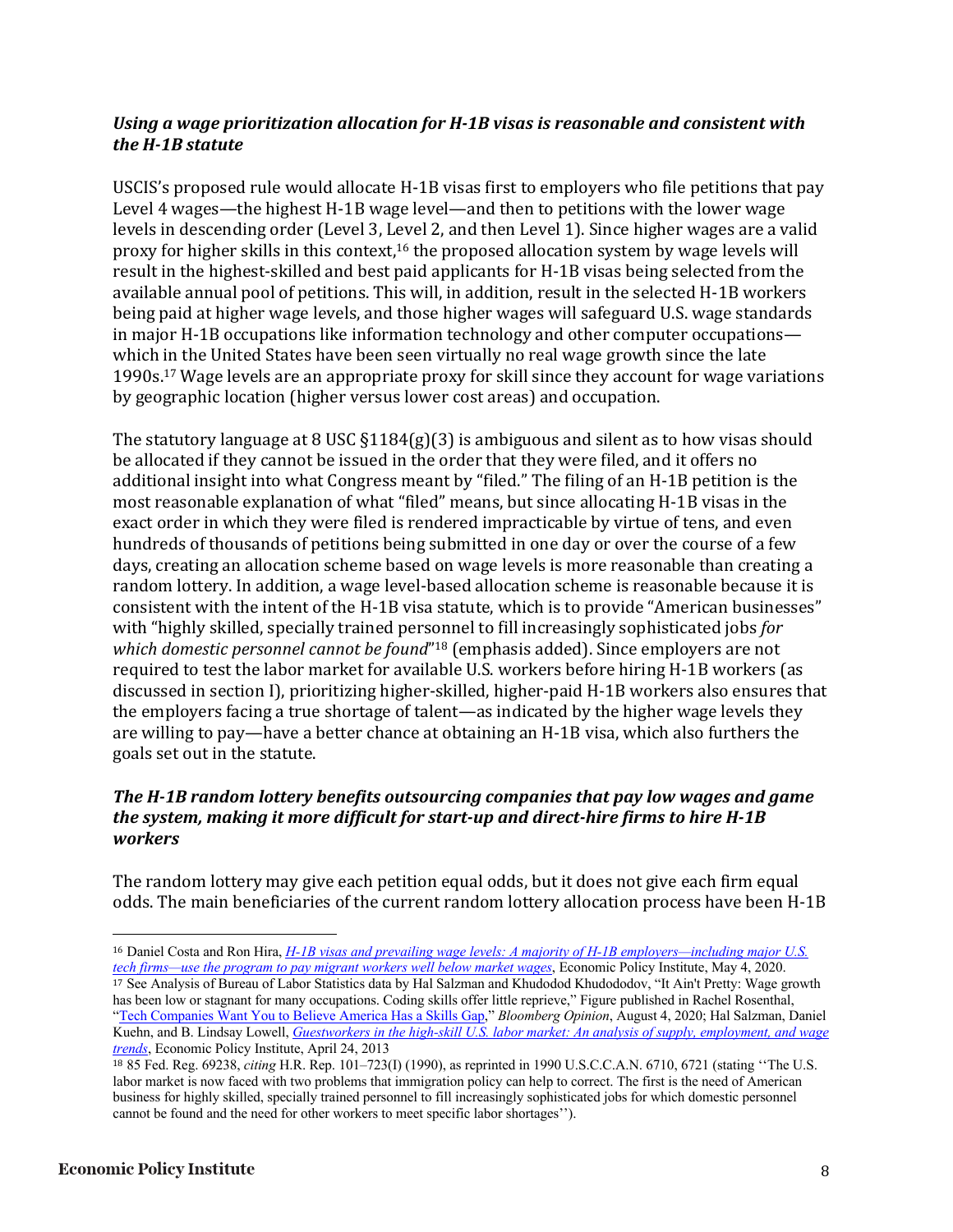employers that are staffing firms, which are more likely to pay H-1B workers at the lowest wage rates.<sup>19</sup> The H-1B staffing firms use an outsourcing model to send their H-1B employers to third-party worksites, and earn their profits by undercutting local wage rates for collegeeducated workers. These companies, as the *New York Times* reported, "have obtained many thousands of the visas — which are limited to  $85,000$  a year — by learning to game the H-1B system without breaking the rules."<sup>20</sup> The "system" the *Times* is referring to is the H-1B random lottery.

Real-world scenarios illustrate how the random lottery has favored outsourcing firms over those seeking truly skilled workers. The outsourcing firms have most of their workforce in low-cost countries such as India, and employ hundreds of thousands of workers. If an outsourcing firm seeks 1,000 approved H-1B petitions in any fiscal year, it will submit 3,000 petitions on behalf of its workers located in India. Since the odds have been roughly one-inthree, the random lottery rewards the outsourcing firm with the 1,000 approved petitions it sought. Since many of the workers the outsourcing firms seek to hire have relatively low skills—as evidenced by being assigned almost exclusively at wage levels 1 and 2—they are largely interchangeable workers, and it matters little to the outsourcing firms which specific one thousand workers are selected. Compare this to a start-up firm seeking to hire a specific engineer with truly special skill set that it is willing to pay a Level 4 wage to obtain; the startup firm has only a 33% percent chance of winning the lottery. The outsourcing companies, on the other hand, flood the lottery with multiple applications to obtain thousands of visas per year, which crowds out start-up firms and employers with legitimate needs that employ workers directly and pay H-1B workers at higher wage levels.

# Using a wage prioritization allocation for H-1B visas will not reduce the number of H-1B *workers, only improve the skill mix*

Many commentators to this proposed rule, especially from the business community and those representing the outsourcing industry, may claim that prioritizing H-1B workers who are paid at higher wage levels may harm the U.S. economy, and lament that the rule will result in excluding some would-be migrants from obtaining H-1B visas to work in entry-level jobs for entry-level wage rates, including recent graduates. There is no evidence to suggest that the H-1B program was designed to fill entry-level jobs at entry-level wages; quite the opposite. On the other hand, prioritizing H-1B petitions at higher wage levels will instead safeguard U.S. wage standards and increase labor market efficiency, making it a worthwhile proposition that outweighs the benefits some H-1B employers may accrue by virtue of hiring H-1B workers for entry-level jobs at lower wage levels.

Employer groups may also claim that higher wages for H-1B workers will lead to fewer H-1B visas being issued. There is no evidence that suggests this; prioritizing  $H-1B$  visas in the manner proposed by USCIS will simply take the existing pool of H-1B petitions and allocate them in descending order by wage level—thus changing and improving the skill mix of  $H$ -1B workers who are ultimately admitted. In addition, we would like to highlight that while there

<sup>19</sup> Daniel Costa and Ron Hira, *H-1B visas and prevailing wage levels: A majority of H-1B employers—including major U.S. tech firms—use the program to pay migrant workers well below market wages*, Economic Policy Institute, May 4, 2020; Ron Hira, *Congressional Testimony before the U.S. Senate Subcommittee on Immigration and the National Interest*, hearing on "The Impact of High-Skilled Immigration on U.S. Workers," Economic Policy Institute, February 25, 2016.

<sup>20</sup> Julia Preston, "Large Companies Game H-1B Visa Program, Costing the U.S. Jobs," *New York Times*, November 10, 2015.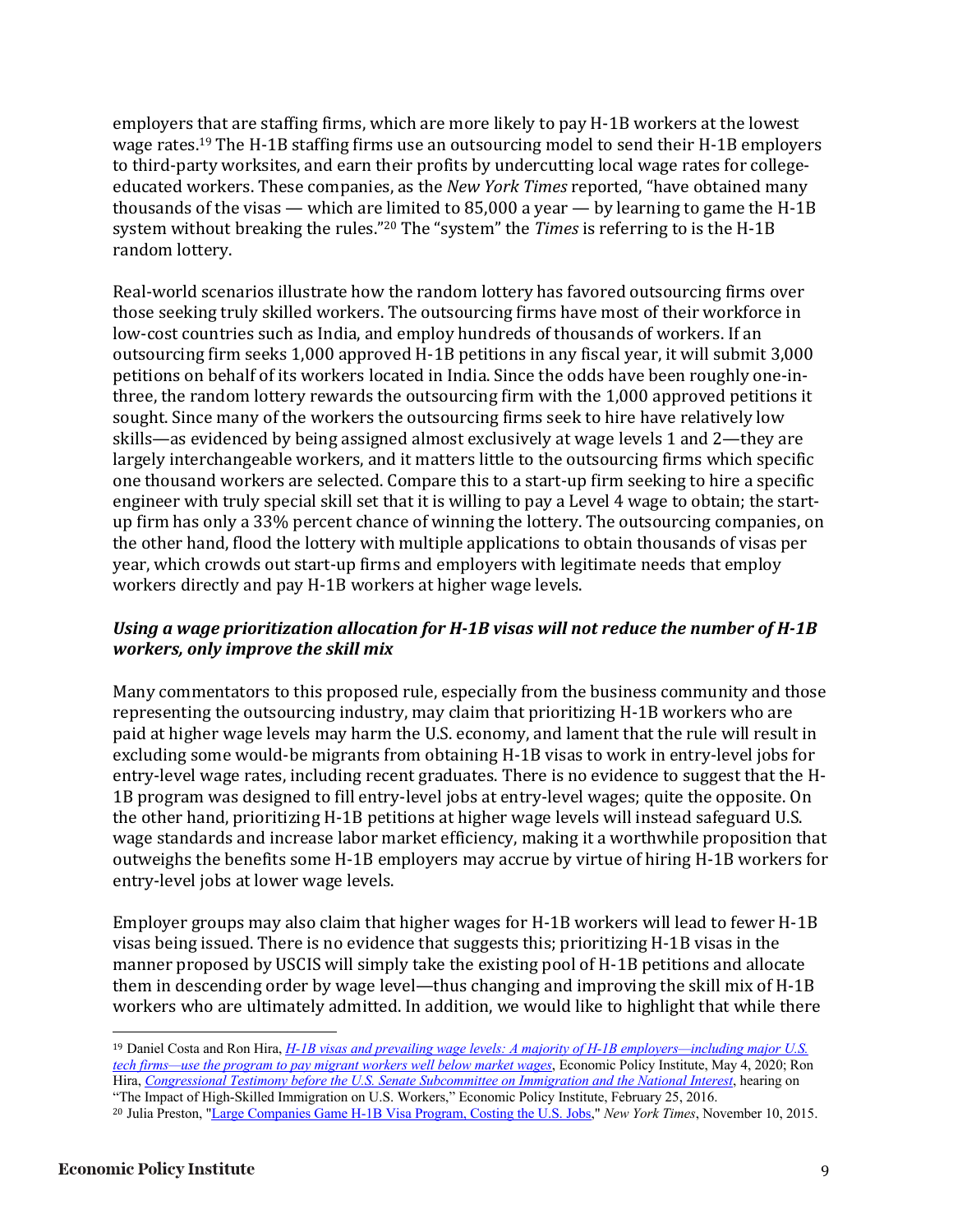are 85,000 visas available for H-1B workers in the private sector every year, our report shows that in 2019, there were over 300,000 H-1B jobs certified on LCAs at the two highest prevailing wage levels, Levels 3 and  $4<sup>21</sup>$  Those applications suggest that there are more than enough H-1B jobs that employers seek to fill at the two highest wage levels. Therefore, prioritizing the higher H-1B wage levels will not undermine the program, but enhance it so that it incentivizes the recruitment and retention of higher-skilled migrant workers, rather than workers who will fill entry-level positions at the lowest wage levels.

#### USCIS should consider alternate approaches in case of a legal challenge.

Some commenters and critics of the proposed H-1B allocation process may contend that the statutory language at 8 USC  $\S1184(g)(3)$  does not authorize USCIS to update the H-1B allocation process by wage level as detailed in the proposed rule, because USCIS would no longer be issuing H-1B visas in the order in which the petitions were filed. While we disagree with this assessment as discussed herein, USCIS should nevertheless explore alternative methodologies for wage-based allocation that it can propose in a new rulemaking if the proposed rule is the subject of a successful statutory challenge in federal court.

One simple new methodology, for example, could consist of having staggered filing deadlines for petitions by wage levels.  $8 \text{ USC } \S 1184(g)(3)$  is silent as to whether there can only be one filing period or whether there can be multiple. Therefore, USCIS could have a first filing period, where only petitions with jobs paying Level 4 are considered. Once all the Level 4 petitions are submitted and approved, then a second filing period at a later date could be set to receive only petitions with jobs paying Level 3 wages. After those are collected and approved, if there are any visas remaining under the H-1B cap, then a filing period for Level 2 wages would be next, and finally a filing period for Level 1. With a process like this, the capsubject H-1B petitions in a given fiscal year would not all be submitted at once, thereby allowing USCIS to adjudicate and allocate petitions "in the order in which" they were filed, as the statute requires. If there end up being more petitions than available H-1B visas during a filing period for a particular wage level, USCIS could conduct a "mini-lottery" in order to randomly allocate the petitions within that wage level.

# **III. CONCLUSION**

For years, migrant worker advocates, unions, academics, and both Democratic and Republican lawmakers have pointed out the need to change employer incentives by shifting away from the H-1B random lottery towards a true prioritization process in which visas are issued to employers seeking to hire and retain skilled workers by paying them fair wages that reflect market rates. We have urged the Administration and the Congress to explore alternatives to the lottery system that would directly prioritize wages and skills, and thus we support this regulatory effort to implement this change.

The H-1B visa program is the largest temporary work visa program in the United States and an important pathway into the U.S. labor market for skilled migrants from around the

<sup>21</sup> Daniel Costa and Ron Hira, *H-1B visas and prevailing wage levels: A majority of H-1B employers—including major U.S. tech firms—use the program to pay migrant workers well below market wages*, Economic Policy Institute, May 4, 2020.